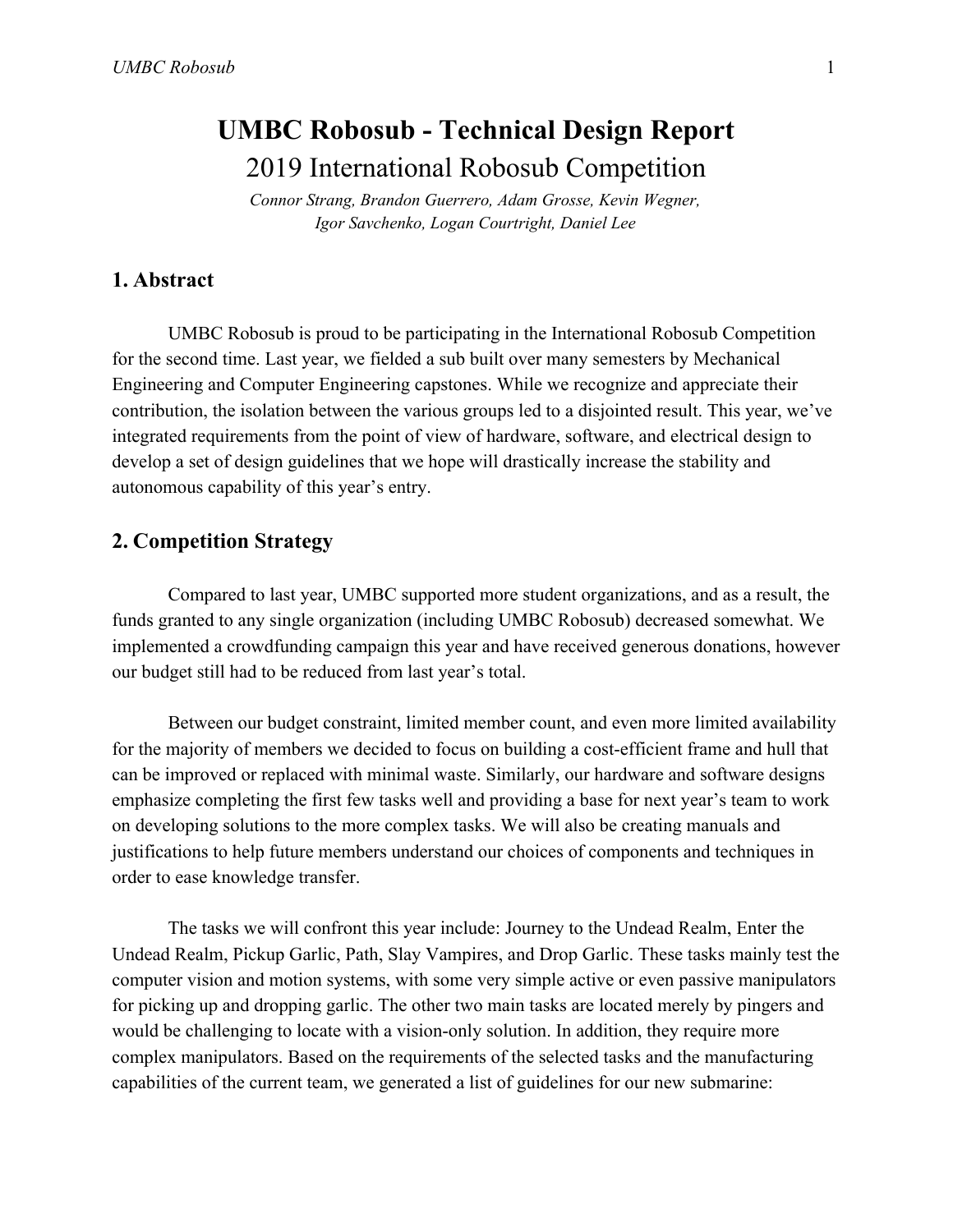- 1. It needed to be lighter. The previous submersible was a bit over 50 lbs when fully ballasted. Due to low member count, especially on the hardware side, it is important that one member be able to carry the sub and tether.
- 2. It needed a *lot* more computational power than a Raspberry Pi. The complexity of the identifying images led us to the conclusion that simple, computationally-light algorithms like color detection would be insufficient.
- 3. We needed a frame that things could be mounted to. The solid wings and ballast plates of the previous sub made expansion challenging.
- 4. It needed to stay level while moving forward. This may seem obvious, except that the wing of the previous sub coupled with the large flat surface on the front amplified any pitch changes into an oscillation of pitching up and down during continuous forward motion.
- 5. It needed to be able to move sideways. Again obvious, but the previous sub had 4 vertical thrusters and 0 lateral thrusters. We realized that backing up, turning, and moving forward again is a horribly inefficient solution, and not all that compatible with a computer vision system which prefers to maintain sight of a target, from a consistent angle, at all times.

#### **3. Vehicle Design**

We discovered early on that the majority of our monetary investment would need to go towards a computer vision system. We considered the offer of the Jetson TX2 by the competition organizers, however we wanted a solution owned by the school that would persist even if lack of members meant the team couldn't compete for a year. In addition, we didn't want to potentially flood and destroy someone else's hardware.

We had two main software applications in mind. First, the ever present OpenCV for various image processing algorithms. Second, the YoloV3 neural network architecture. Unfortunately, the processing requirements for these two applications are nearly polar opposites. Most OpenCV algorithms run in a single thread which benefits from a fast single core speed and a complex instruction set. Neural network execution on the other hand prefers a GPU or specialized architecture with lots of cores. To balance these requirements, we selected an Intel NUC and low power desktop GPU. Having selected the largest components, we were able to identify a reasonable diameter for the hull.

We set a weight target of 30 lbs, then selected a length for the cylindrical hull that could reasonably fit the computer system and power components. Back-of-the-envelope math and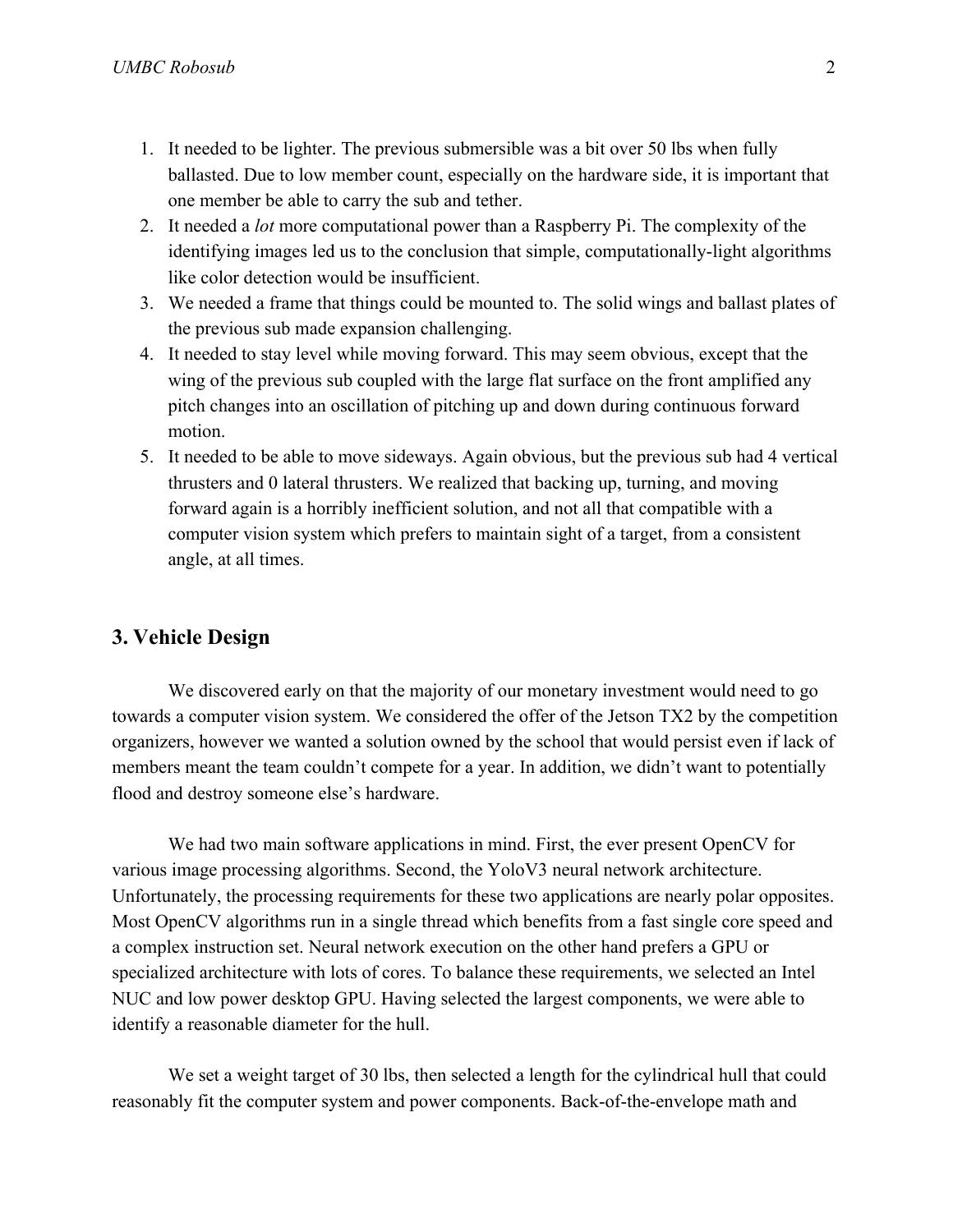experimentation indicated that we could more efficiently fill volume with off-the-shelf components by increasing the length of a narrow hull than by making a hull wider.

During return shipping from last year's competition, one of the team's 6 thrusters was cracked. A replacement thruster was not in the budget, so we designed a thruster layout for 5 thrusters keeping in mind the new requirement for lateral movement. Two thrusters are allocated for forward movement and turning (blue). Two thrusters are used to hold depth and for pitch control (green). A single thruster is placed in line with the center



of mass for lateral movement (black). The frame will be designed to be stable on the roll axis, and any pushing will be done along the axis of the hull.



We selected PVC as a frame material because of its durability, rigidity, ease of modification, and extremely low price. In addition, it naturally presents a thin profile thereby avoiding any preference for a certain direction of travel. The frame should provide mount points for the hull, be structurally sound both in the water and on land, allow easy access to the hull, and provide mount points for

the thrusters and other devices. PVC pipe and fittings are denser than water, allowing us to use a flooded frame as a start for our ballast and establish a center of buoyancy around the hull tube.

The frame has been optimized to reduce the number of fittings used while providing mount points for thrusters inside the profile of the frame. Although it decreases efficiency, mounting inside the profile reduces the chance that a diver grabs a thruster, or that a thruster becomes damaged during shipping. The hull is located by pins in angled tees, and fastened to the frame by straps.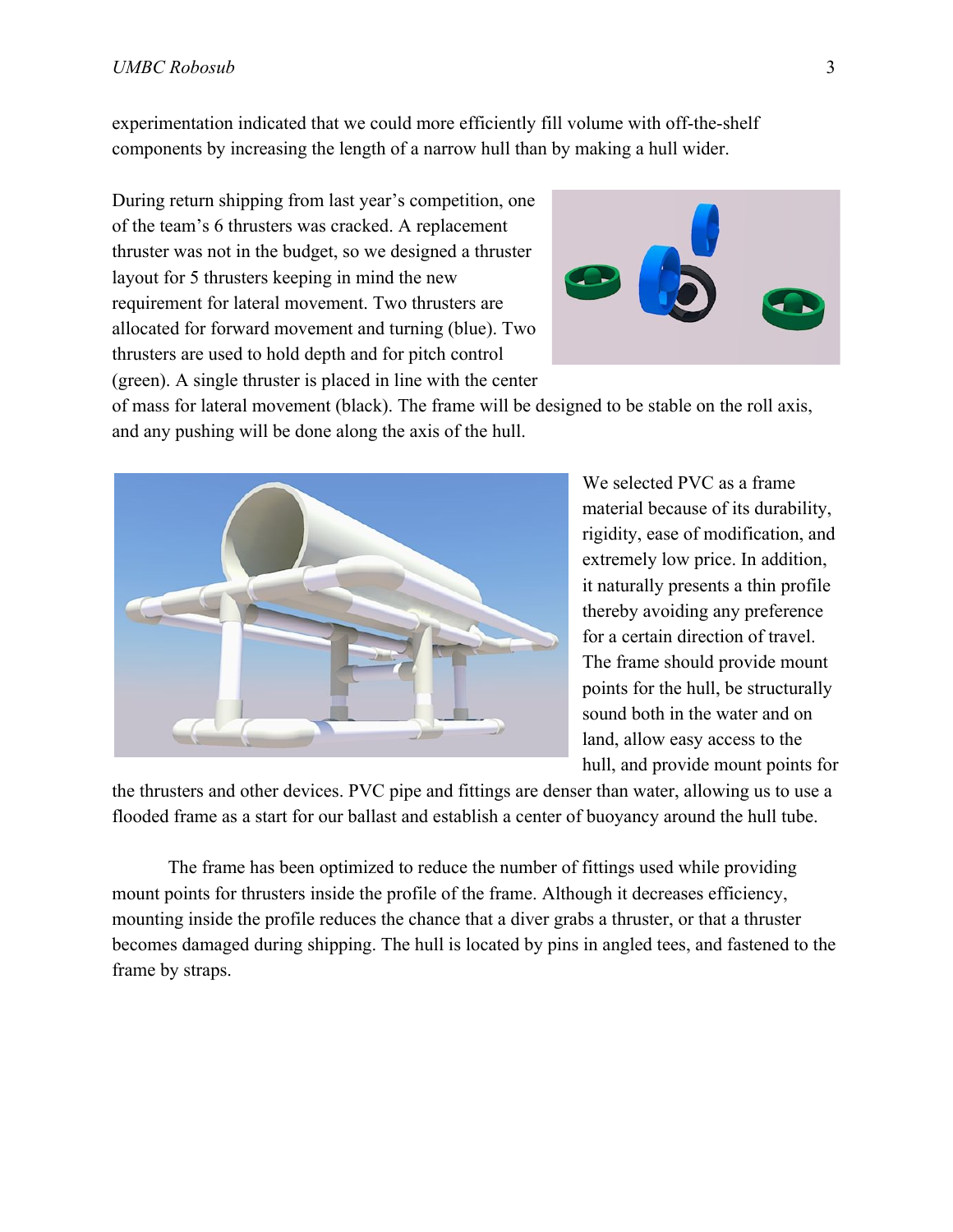

Although not yet finalized, the hull will most likely be split into two parts. In the rear will be a short utility section containing the cable glands, structural mount points for the electronics sled, and potentially a water cooling loop. A single clamped gasket will be placed between this and the removable section of the hull which will be a similar diameter capped pipe. This method allows full access to the electronics sled with only one major joint to focus on waterproofing.

The software team is in the process of running experiments to determine whether a set of keypoints fed to a feature matcher is sufficient for locating task objects, or whether a neural network must be trained (and whether that is even feasible in the time remaining).

#### **4. Experimental Results**

Water testing has not been performed on the sub as the sub is still under construction. A team member has started acquiring video to test and train computer vision algorithms using an underwater camera at various resolutions and exposures.

The team has verified that a GPU can be used with an Intel NUC by adapting M.2 to PCIe and providing a stable 12V rail. The current adapter path is a bit convoluted:  $M.2 \rightarrow PCE$  $4x \rightarrow PCIe$  1x (bandwidth)  $\rightarrow PCIe$  16x (slot, not bandwidth) riser card. The limiting factor in this chain is currently the 1x riser which reduces available PCIe bandwidth to 1 GB/s. (Bowling, 2019) The Nvidia GT 1030 selected has 4 PCIe lanes enabled, meaning that if we can eliminate the 1x adapter from the chain, we can quadruple the bandwidth available to load network architecture into GPU memory. With about 1 Tflop and 2GB of VRAM, this GPU is at a disadvantage relative to the Jetson TX2. (En.wikipedia.org, 2019) Nonetheless it can load YoloV3 at up to 406x406 resolution and handle upwards of 5 frames per second when running through darknet. The main advantage of this method is that we can swap in an arbitrarily powerful GPU to the same riser card with a simple system reboot and train on the system while on-shore with the hull open.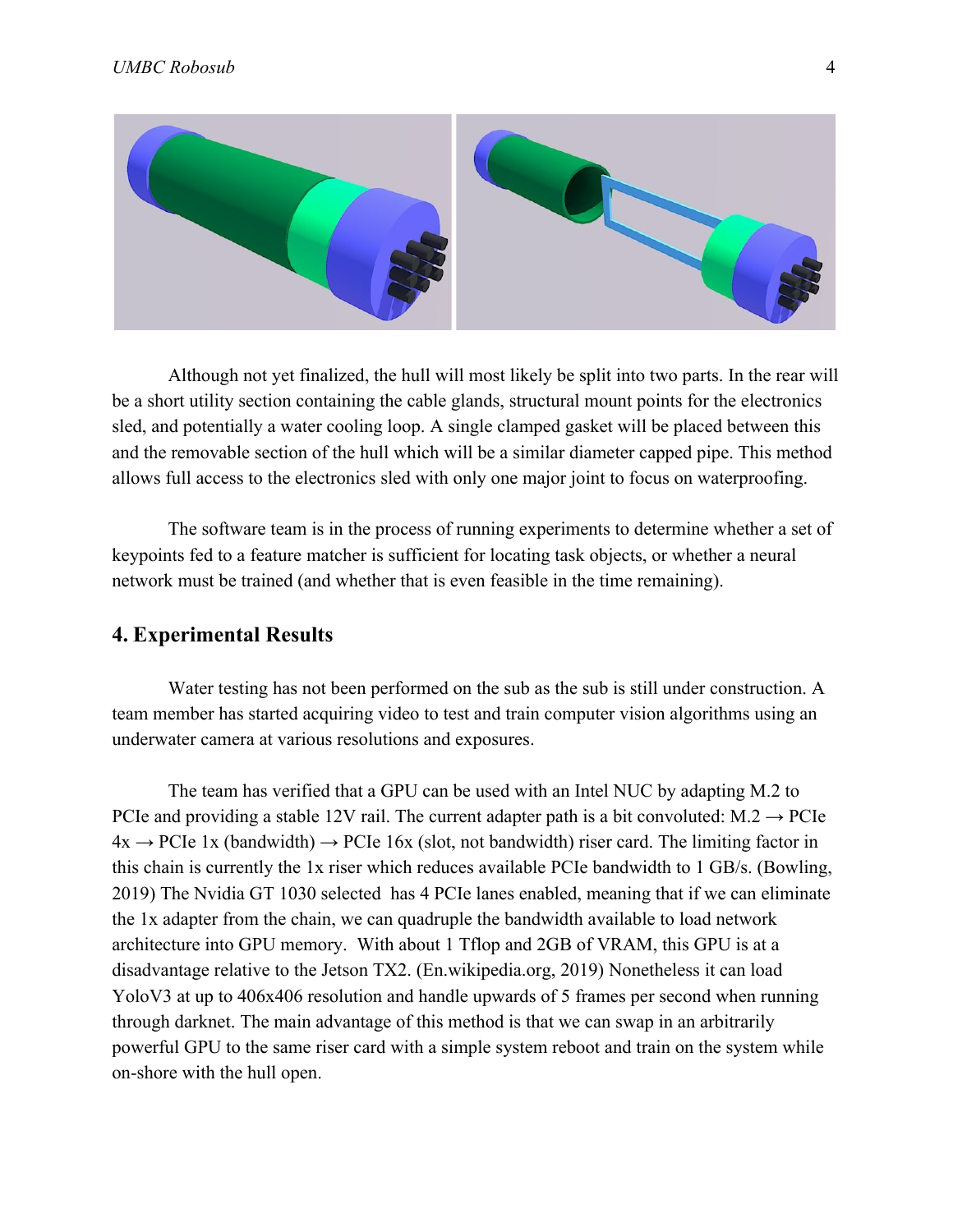It is important that the GPU be doing anything at all before the first CUDA call is introduced by darknet. For example, a forward pass of YoloV3 406x406 on an initially sleeping GPU is 400 ms, however that same network on the GPU when also running the display server produced a time of 170 ms. That yields a usable 5 fps when implemented for a video stream. Fortunately, even when booting headless, the Ubuntu operating system now selects the external GPU as the default GPU and starts a few processes on it that consume between 50-250 MB of memory. The 406x406 network consumes only 1.61 GB of VRAM, while the 620x620 network fails to load at all due to an *out of memory* error.

A significant amount of in-water testing is planned:

- 1 hr: Verify waterproofing of gasket and cable glands
- 2 hrs: Tune PID controllers
- 5 hrs: Acquire footage for training neural network and feature matchers
- 12 hrs: Test identification and motion algorithms on sub while submerged

### **5. Acknowledgements**

We would like to personally thank each and everyone who has contributed to the Robosub project. Here is a list of outstanding people and organizations that have supported UMBC Robosub in 2019:

UMBC - University of Maryland, Baltimore County

Daniel Barvenik - Chief Systems Engineer | Strategic Systems Program, BAE Systems - Mentor Jamie Gurganus - UMBC Mechanical Engineering Professor - UMBC Retriever Robotics/Robosub Faculty Advisor, Mentor

Keith Bowman - Dean, College of Engineering & Information Technology - Sponsor UMBC Mechanical Engineering Department - Sponsor IEEE Executive Board - Sponsor BAE Systems - Sponsor

| <b>Gritstarter Crowdfunding Campaign Donors</b> |  |  |
|-------------------------------------------------|--|--|
|                                                 |  |  |

| Sarah Corley          | Anne Hairston-Strang       |
|-----------------------|----------------------------|
| <b>Susan Bastress</b> | Nancy Selden               |
| Allen Bartlett        | Catherine Bartlett         |
| Ann Sieracki          | Melissa and Peter Hairston |
| Joshua Dishong        | Janet Vance                |
| Dick and Anne Gillett |                            |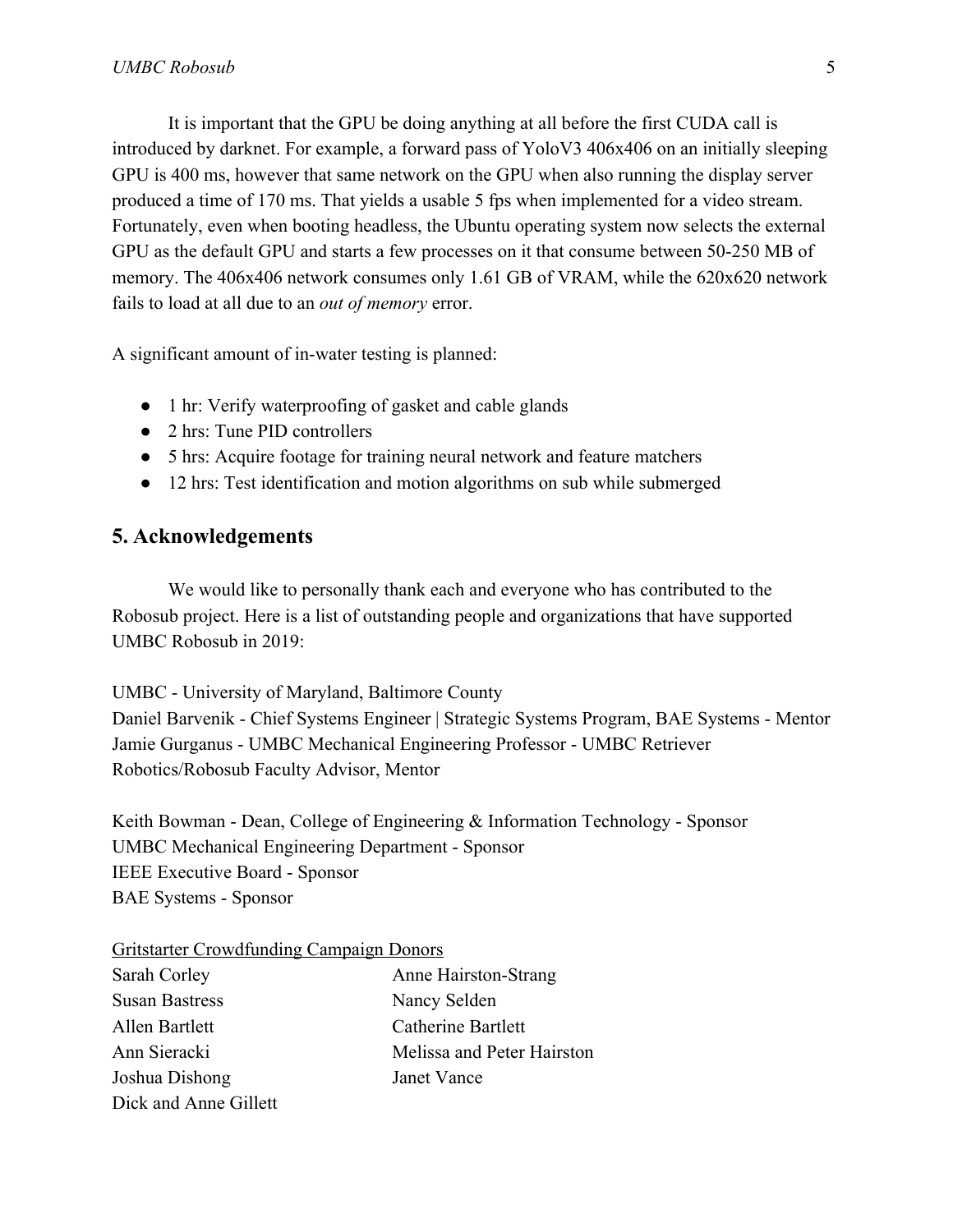## **6. References**

Bowling, M. (2019). *PCI Express Interface*. [online] Trentonsystems.com. Available at: https://www.trentonsystems.com/blog/pci-express-interface [Accessed 6 Jul. 2019].

En.wikipedia.org. (2019). List of Nvidia graphics processing units. [online] Available at: https://en.wikipedia.org/wiki/List\_of\_Nvidia\_graphics\_processing\_units#GeForce\_10\_series [Accessed 6 Jul. 2019].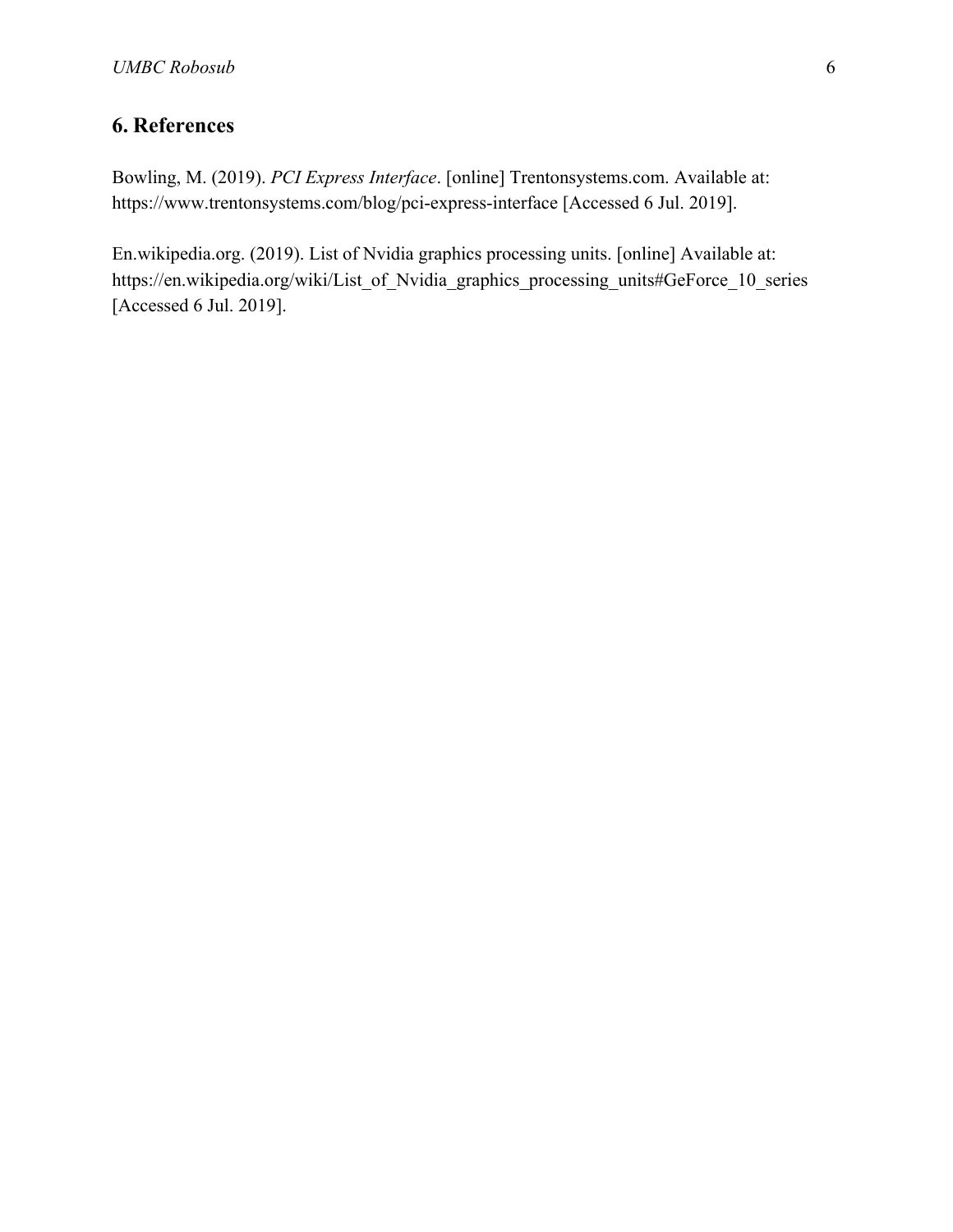# **Appendix A: Expectations**

| <b>Subjective Measures</b>                          |                       |                                  |                                |  |  |
|-----------------------------------------------------|-----------------------|----------------------------------|--------------------------------|--|--|
|                                                     | <b>Maximum Points</b> | <b>Expected</b><br><b>Points</b> | <b>Points</b><br><b>Scored</b> |  |  |
| Utility of team website                             | 50                    | 20                               |                                |  |  |
| Technical Merit (from journal paper)                | 150                   | 100                              |                                |  |  |
| Written Style (from journal paper)                  | 50                    | 30                               |                                |  |  |
| Capability for Autonomous Behavior (static judging) | 100                   | 50                               |                                |  |  |
| Creativity in System Design (static judging)        | 100                   | 50                               |                                |  |  |
| Team Uniform (static judging)                       | 10                    | $\mathbf{0}$                     |                                |  |  |
| Team Video                                          | 50                    | 30                               |                                |  |  |
| Pre-Qualifying Video                                | 100                   | $\mathbf{0}$                     |                                |  |  |
| Discretionary points (static judging)               | 40                    | 10                               |                                |  |  |
| <b>Total</b>                                        | 650                   | 290                              |                                |  |  |
|                                                     |                       |                                  |                                |  |  |
| <b>Performance Measures</b>                         |                       |                                  |                                |  |  |
| Weight                                              | See table 1 / Vehicle | 100                              |                                |  |  |
| Marker/Torpedo over weight or size by <10%          | Minus 500 / marker    | $\boldsymbol{0}$                 |                                |  |  |
| Gate: Pass through                                  | 100                   | 100                              |                                |  |  |
| Gate: Maintain fixed heading                        | 150                   | 150                              |                                |  |  |
| Gate: Coin Flip                                     | 300                   | $\mathbf{0}$                     |                                |  |  |
| Gate: Pass through 60% section                      | 200                   | $\boldsymbol{0}$                 |                                |  |  |
| Gate: Pass through 40% section                      | 400                   | 400                              |                                |  |  |
| Gate: Style                                         | $+100$ (8x max)       | 200                              |                                |  |  |
| Collect Pickup: Crucifix, Garlic                    | 400 / object          | 400                              |                                |  |  |
| Follow the "Path" (2 total)                         | 100 / segment         | 200                              |                                |  |  |
| Slay Vampires: Any, Called                          | 300, 600              | 600                              |                                |  |  |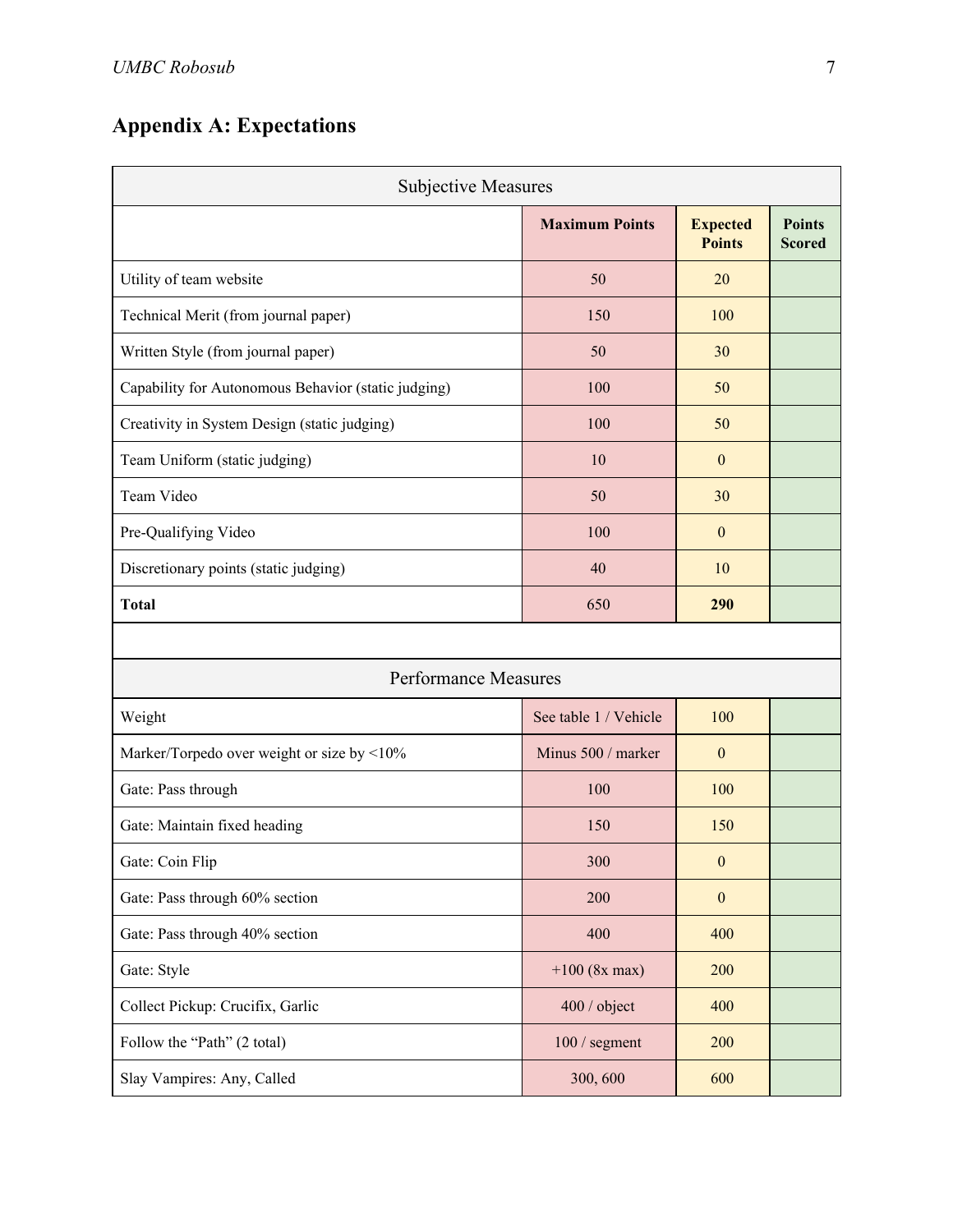| Drop Garlic: Open, Closed                                  | 700, 1000 / marker (2)<br>$+$ pickup) | 700          |  |
|------------------------------------------------------------|---------------------------------------|--------------|--|
| Drop Garlic: Move Arm                                      | 400                                   | $\mathbf{0}$ |  |
| Stake through Heart: Open Oval, Cover Oval, Sm Heart       | 800, 1000, 1200 /<br>torpedo (max 2)  | $\mathbf{0}$ |  |
| Stake through Heart: Move Lever                            | 400                                   | $\mathbf{0}$ |  |
| Stake through Heart: Bonus - Cover Oval, Sm Heart          | 500                                   | $\mathbf{0}$ |  |
| Expose to Sunlight: Surface in Area                        | 1000                                  | $\mathbf{0}$ |  |
| Expose to Sunlight: Surface with object                    | 400 / object                          | $\mathbf{0}$ |  |
| Expose to Sunlight: Open coffin                            | 400                                   | $\mathbf{0}$ |  |
| Expose to Sunlight: Drop Pickup                            | 200 / object (Crucifix<br>only)       | $\mathbf{0}$ |  |
| Random Pinger first task                                   | 500                                   | $\Omega$     |  |
| Random Pinger second task                                  | 1500                                  | $\mathbf{0}$ |  |
| Inter-vehicle Communication                                | 1000                                  | $\mathbf{0}$ |  |
| Finish the mission with $T$ minutes (whole $+$ fractional) | Tx100                                 | 500          |  |
| <b>Total</b>                                               |                                       | 3350         |  |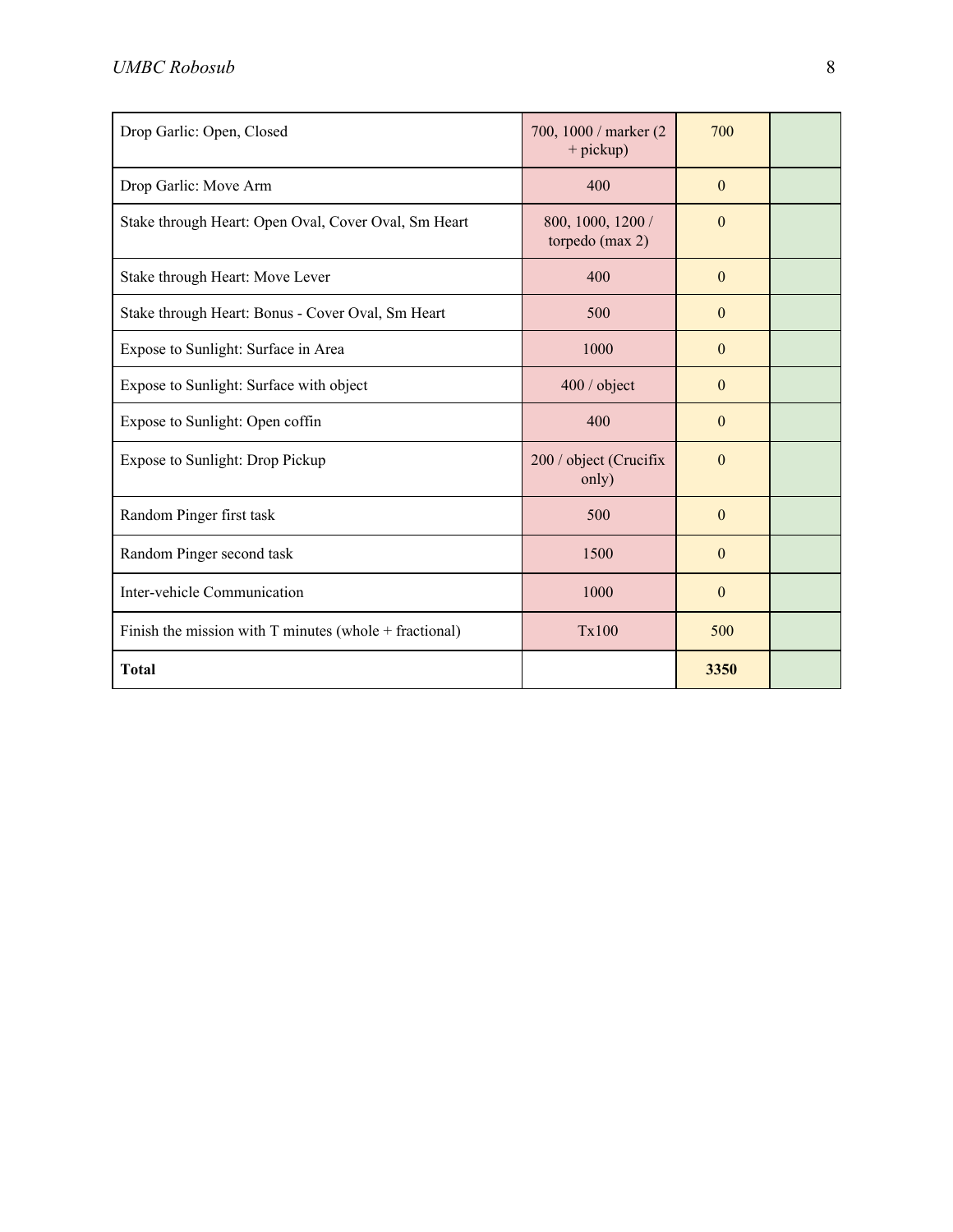|  |  | <b>Appendix B: Component Specifications</b> |
|--|--|---------------------------------------------|
|--|--|---------------------------------------------|

| Component                             | Vendor               | Model / Type                                                  | <b>Specs</b>                                                             | Cost (USD) |
|---------------------------------------|----------------------|---------------------------------------------------------------|--------------------------------------------------------------------------|------------|
| <b>Buoyancy Control</b>               | ---                  |                                                               |                                                                          |            |
| Frame                                 |                      | 3/4" Sch 40 PVC                                               | pipey                                                                    | \$20       |
| Waterproof Housing                    |                      | 6" SDR-35                                                     | Teal (supposedly<br>green)                                               | \$30       |
| Waterproof<br>Connectors              |                      | Cable Gland,<br>Various                                       | Hopefully<br>waterproof: D                                               |            |
| Thrusters                             | <b>Blue Robotics</b> | T100                                                          | 5.2 lbf, 135W                                                            |            |
| Motor Control                         | <b>Blue Robotics</b> | Basic ESC R2                                                  | 25A                                                                      |            |
| High Level Control                    | <b>PJRC</b>          | Teensy 3.5                                                    |                                                                          |            |
| Actuators                             |                      |                                                               |                                                                          |            |
| Propellers                            | See Thrusters        |                                                               |                                                                          |            |
| <b>Battery</b>                        | <b>ZIPPY</b>         | 2x Flightmax<br>LiFePo4 Pack                                  | 2x 4200 mAh, 30C,<br>$4S1P = 14.4V$                                      |            |
| Converter                             |                      |                                                               |                                                                          |            |
| Regulator                             | <b>DROK</b>          | Buck/Boost                                                    | <b>80W</b>                                                               | \$20       |
| <b>CPU</b>                            | Intel, Nvidia        | NUC 8i3BEH,<br>GT1030                                         | Intel 8109U, 256GB<br>SSD, 8GB RAM,<br>$\sim$ 1 TFLOP (GPU),<br>2GB VRAM | ~1500      |
| <b>Internal Comm</b><br>Network       |                      | USB, I2C                                                      |                                                                          |            |
| <b>External Comm</b><br>Interface     |                      | WiFi AP                                                       | 2.4 GHz                                                                  | \$40       |
| Programming<br>Language 1             |                      | Python                                                        |                                                                          |            |
| Programming<br>Language 2             |                      | $C++$                                                         |                                                                          |            |
| Compass                               |                      |                                                               |                                                                          |            |
| Inertial<br>Measurement Unit<br>(IMU) | Pesky Products       | <b>Ultimate Sensor</b><br>Fusion Solution,<br>MPU9250 variant | EM7180 Sensor<br>Hub coupled with<br><b>MPU9250 IMU</b>                  | \$40       |